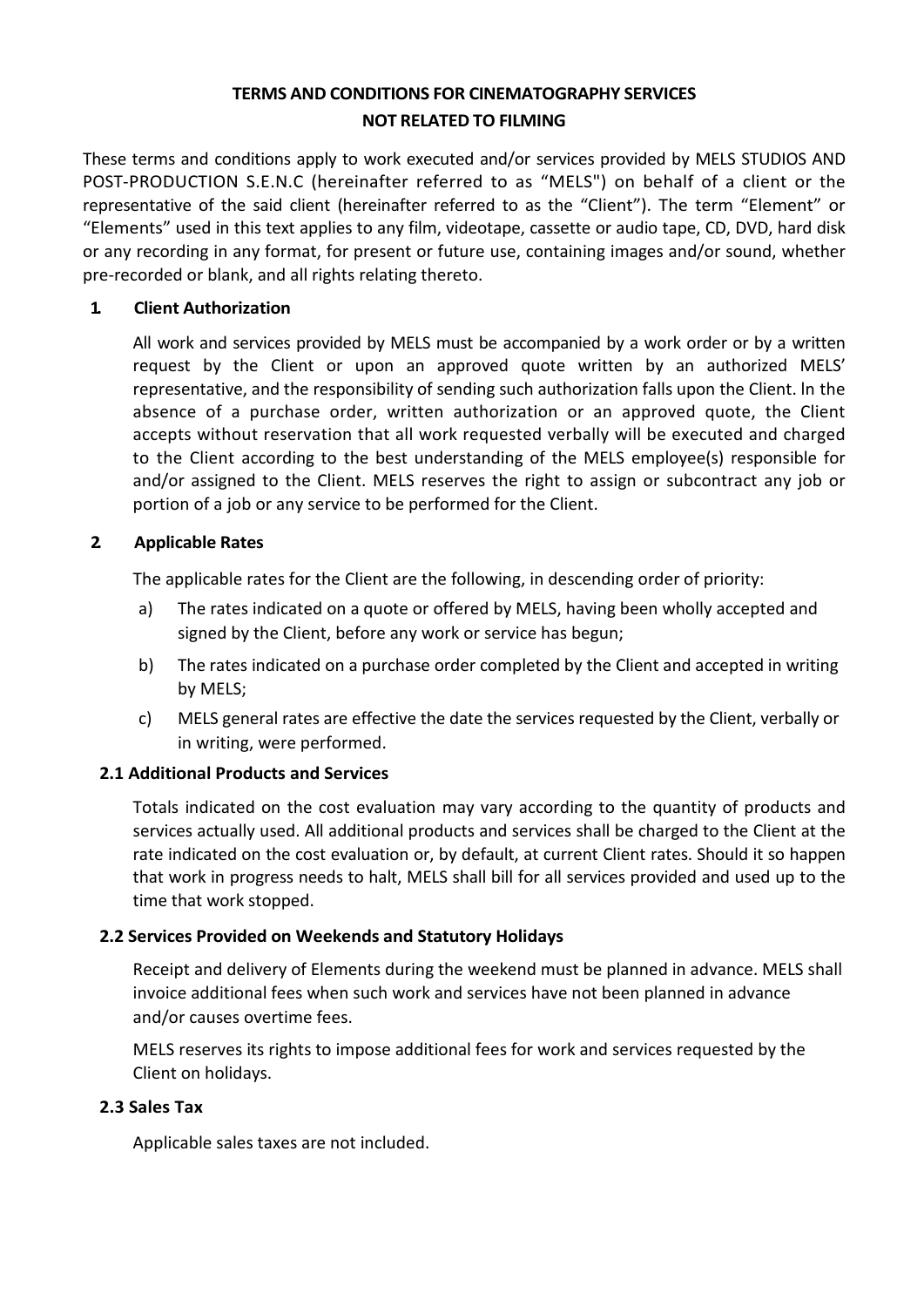### **3. Cancellation of a Work Session Reserved by the Client**

ln the case of a work session being cancelled by a Client, MELS will apply the following policies:

- Cancellation less than 24 hours before the start of a reserved work session: the work will be invoiced at 100% (one hundred percent) of the Client's current rates;
- Cancellation 24 to 48 hours before the start of a reserved work session: the work will be invoiced at 50% (fifty percent) of the Client's current rates.
- Cancellation 48 to 72 hours before the start of a reserved work session: the work will be invoiced at 25% (twenty-five percent) of the Client's current rates.

All cancellations of work sessions on a weekend and/or the following Monday must be made in writing (email or fax) before 5:00 p.m. the Thursday prior to said work session, failing which the work shall be invoiced at 100 % (one hundred percent).

### **4 . Shipping**

All shipping fees and customs brokerage fees are payable by the Client. Client assumes all risks related to the conservation and shipping of said material or Elements.

# **5 . Credit and Security**

All new Customers must complete a credit application in advance for billing purposes and MELS always reserves the right to grant or refuse credit terms to the Customer, including the right to revoke any credit terms previously granted. As a general rule, and unless there is a separate written agreement to this effect, the Customer agrees to pay any amount due to MELS within thirty (30) days of the invoice date. Any overdue account will be subject to an annual interest rate of 19.56% compounded and calculated monthly at the rate of 1.5%. Any request for payment installment must be made in writing and accepted by MELS before the work begins.

By virtue of article 1592 of the Civil Code of Quebec, the Client recognizes that MELS has the right to retain any material or Elements pending full payment by the Client for the balances owing in relation to said material or Elements.

MELS reserves the right to ask for a deposit which may be applied to any outstanding balance after MELS has completed all their work.

The Client assumes all risks related to the conservation of said material or Elements by MELS.

No additional payment period will be granted in cases of re-invoicing requested by the Client.

#### **6 . Insurance**

The Client is therefore advised that it is the Client's responsibility to insure all Elements or material shipped to or left with or held by MELS against any loss, theft or damage, including damages resulting from the negligence or the fault of MELS, its employees or subcontractors. The Client agrees that the insurance must cover all losses, including direct and indirect losses, for which insurance is available, and that this insurance must contain a clause to the effect that the insurance company waives any right of subrogation against MELS, its employees or subcontractors. The Client represents and warrants that it holds such insurance and agrees to provide MELS with a copy of the applicable insurance policy upon request.

### **7 . Representations and Warranties**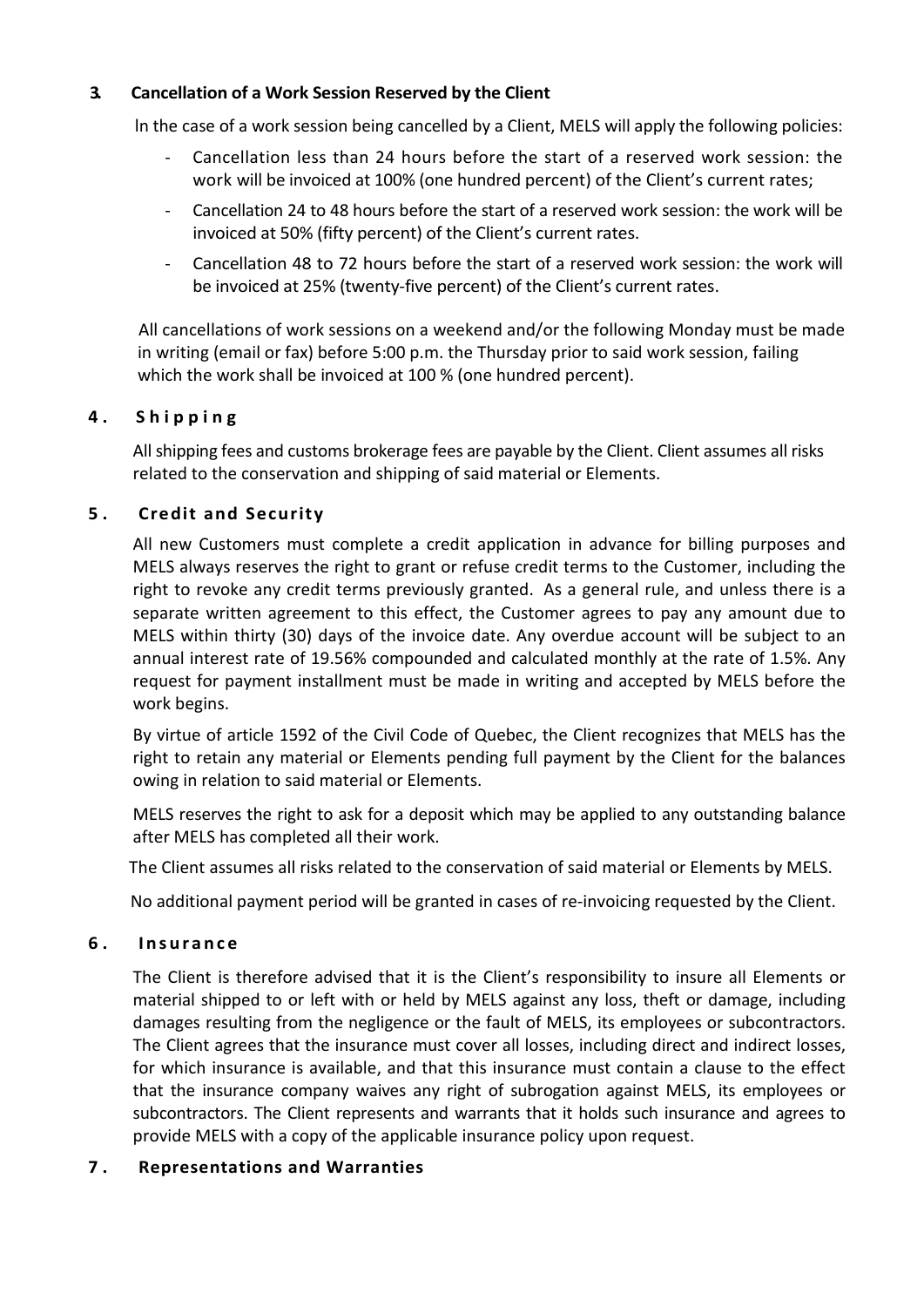MELS agrees to use the optimal techniques to minimize risks in relation to the Client's Elements or those created on the Client's behalf. However, the Client recognizes that MELS, its employees or its subcontractors assume no responsibility for any damage to, or any loss, destruction or theft of one or several Elements under any circumstances, including the direct or indirect fault and/or negligence of MELS or one of its employees or subcontractors and agrees to keep MELS, its employees and subcontractors indemnified from any judicial proceedings to this effect. The Client represents and warrants that at all times during the execution of the work by MELS, the Client is the sole owner of the original material or Elements, or should that not be the case, that the Client has the right to reproduce, have reproduced, transform or have transformed said material or Elements and the Client shall provide evidence thereof to MELS upon request. ln addition, the Client represents and warrants that MELS's execution of creative and technical work using the Elements provided does not constitute an infringement on a third party's rights, in whatever jurisdiction, and the Client agrees to keep MELS indemnified from any legal fees incurred and from any judicial proceedings to this effect, if need be. MELS can refuse to work with Elements deemed receptive, indecent, defamatory, illegal or otherwise prejudicial. MELS retains ownership of its designs and its databases and of the technology and knowledge used to provide the Services. The Client retains ownership of all original Elements. The Client is also advised that it must keep backups of all Elements delivered to MELS and that MELS assumes no responsibility for the failure of the Client to do so.

Furthermore, the Client agrees to respect all current MELS standards, guidelines and policies, as updated from time to time, aimed at maintaining a healthy and safe work environment, including all health measures related to Covid 19 or its variants. The Client, its employees and any person it authorizes (including its freelancers, visitors, volunteers, service providers and subcontractors) to access MELS' premises shall comply with such standards, guidelines and policies and shall be responsible for any fines, when applicable.

#### **8. Defective Material**

The Client authorizes MELS to deal in an appropriate manner with any original material or Element supplied that may be defective or may have damaged film stock or may be in an irregular material or photographic state. Should it so happen that MELS must correct in some way the material or Element in question, MELS will charge the Client the applicable fees relating to the time and treatment required for said material or Element, and for any laboratory products used to this effect. MELS is not obligated to correct the material and will not be held responsible for its refusal or inability to do so.

### **9. Storage of Elements**

MELS will store the film, data, sound or video Elements of a post-production or duplication project at no charge, from the time work begins through project completion. Once the work is completed, the Elements will be placed in storage in the vault and the Client will be charged at the current rates and these charges will be applied thirty (30) days after the delivery of the "copy 0" or the production of the video master. As of that day, monthly storage fees will be applied at the current rates, unless the Client has made arrangements with MELS to retrieve said Elements, provided that said Elements are not the subject of a pledgeholder agreement or that MELS is not obliged to keep said Elements by virtue of a multiparty agreement signed concerning said Elements. Any shipping of material or Elements to the Client at the end of a project will be charged to the Client. Finally, after a period of thirty (30) days following a